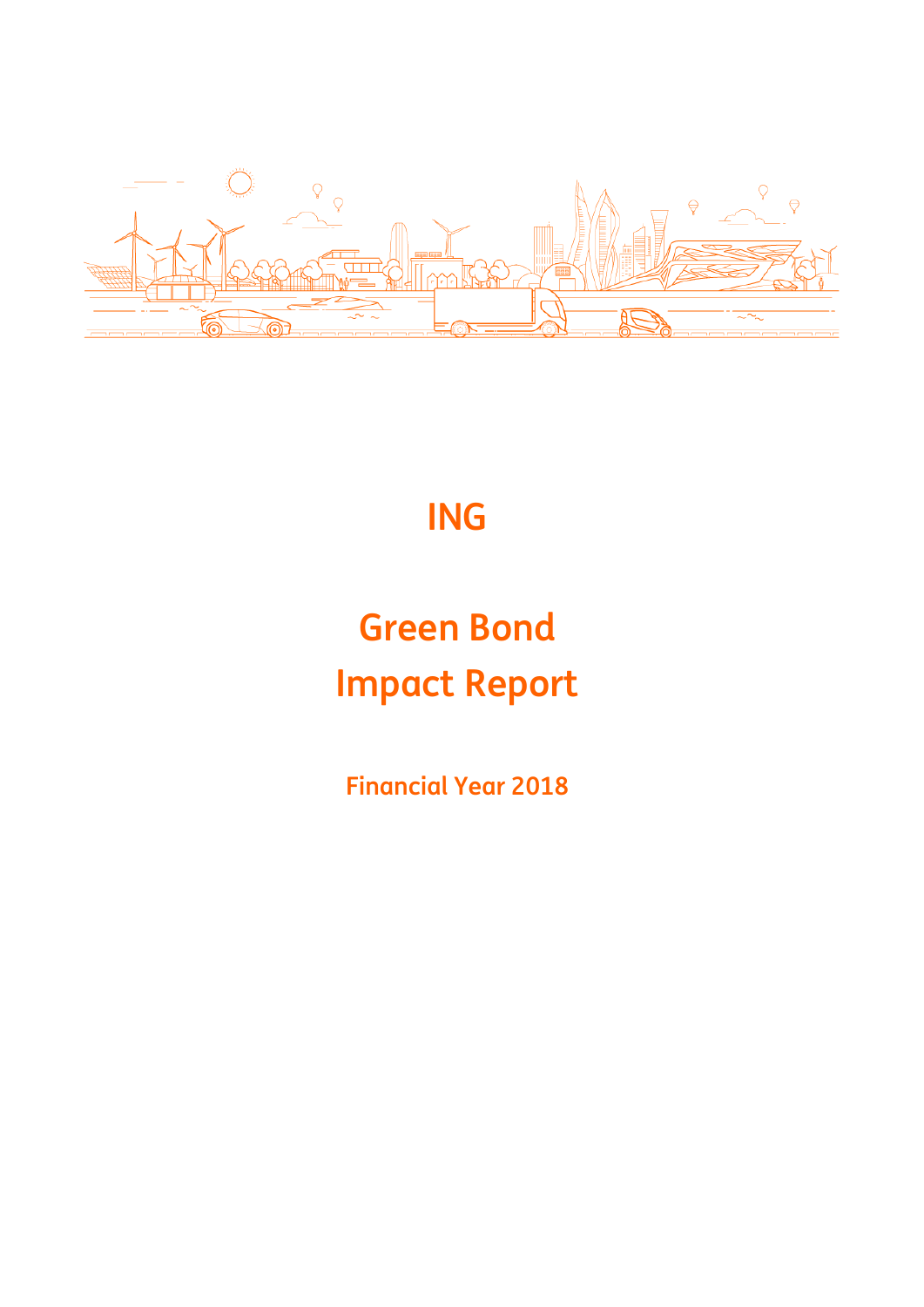## **ING Green Bond Impact Report 31 December 2018**

| <b>Eligible Project</b><br>Category | <b>Number</b><br>of loans |   | Signed Amount (EUR) | Share of<br>Total<br>Portfolio<br>Financing | Eligibility for<br><b>Green Bonds</b> | <b>Total installed</b><br>capacity of<br>renewable<br>energy in MW | Pro-rata<br>installed<br>capacity of<br>renewable<br>energy in MW | <b>GHG</b><br>emissions<br>avoided in<br>tCO <sub>2</sub> e |
|-------------------------------------|---------------------------|---|---------------------|---------------------------------------------|---------------------------------------|--------------------------------------------------------------------|-------------------------------------------------------------------|-------------------------------------------------------------|
| a/                                  |                           |   | b/                  | c/                                          | d/                                    | e/                                                                 | e/                                                                | e/                                                          |
| Renewable Energy                    | 153                       | € | 3.816.233.176       | 77,7%                                       | 100%                                  | 24.659                                                             | 4.942                                                             | 4.126.160                                                   |
| Green Buildings                     | 1.244                     | € | 1.096.154.836       | 22,3%                                       | 100%                                  |                                                                    |                                                                   | 23.027                                                      |
| Total                               | 1.397                     | € | 4.912.388.012       | 100%                                        | 100,0%                                |                                                                    |                                                                   | 4.149.187                                                   |

Portfolio-based Green Bond Report according to the Harmonized Framework for Impact Reporting

**a/** Eligible category

**b/** Signed amount represents the amount legally committed by the issuer for the portfolio or portfolio components eligible for Green Bond financing

**c/** This is the share of the total portfolio per Eligible Category

**d/** This is the share of the total portfolio costs that is Green Bond eligible

**e/** Impact indicators

- Installed capacity of renewable energy in MW (total and pro-rata)

- GHG emissions avoided in tCO2e (pro-rata)

- For refurbished buildings: GHG emissions reduced in tCO2e when compared to the reference building code of the construction year

External consultant reports detailing the environmental impact of the Eligible Green Loan Portfolio as per December 31<sup>st</sup> 2018, are presented in the next pages.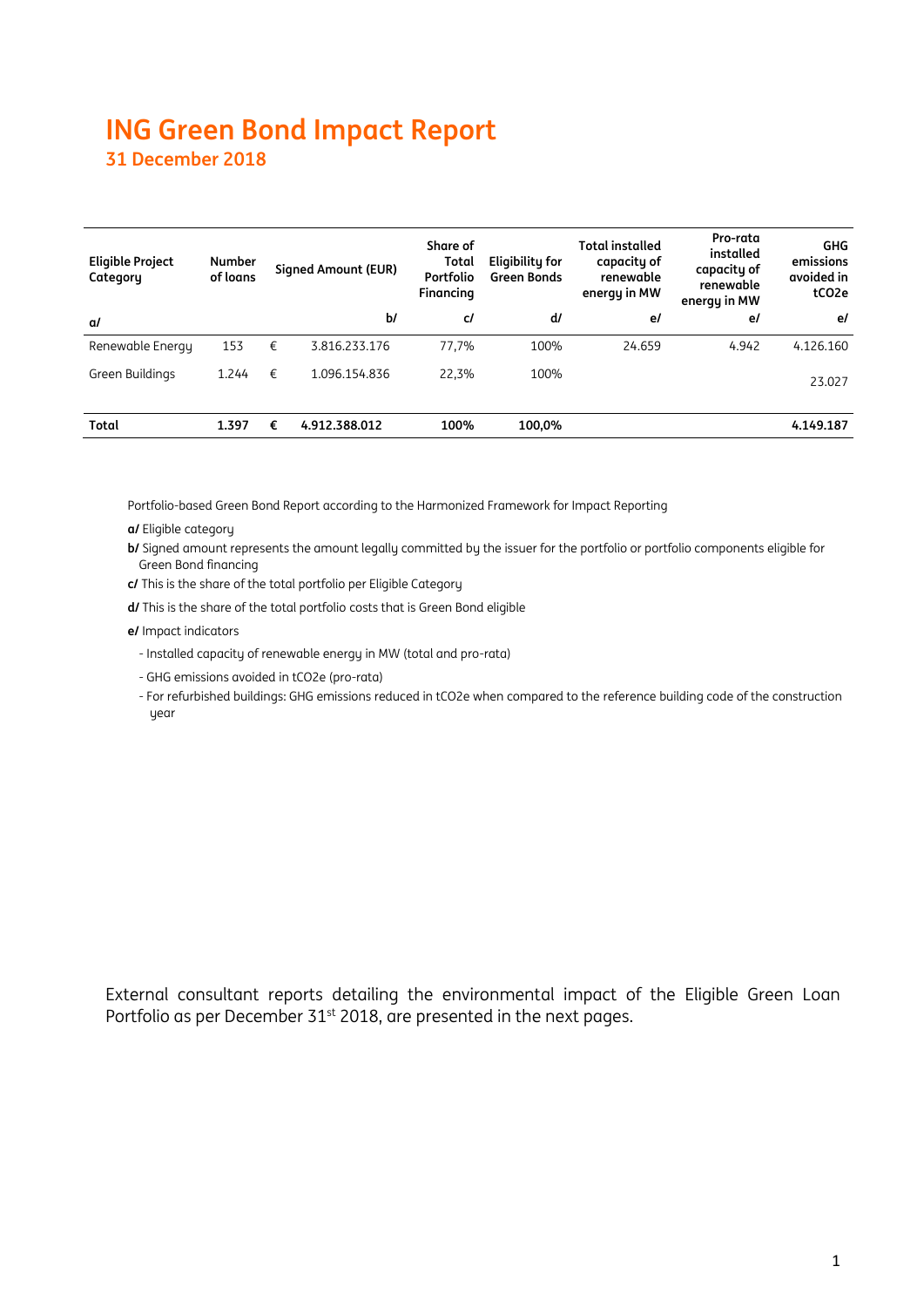## ING RENEWABLE ENERGY PORTFOLIO

CLIMATE IMPACT ASSESSMENT

## PORTFOLIO AS OF 31 DECEMBER, 2018

MAY 16, 2019



*Confidential and Proprietary*<br> **Confidential and Proprietary**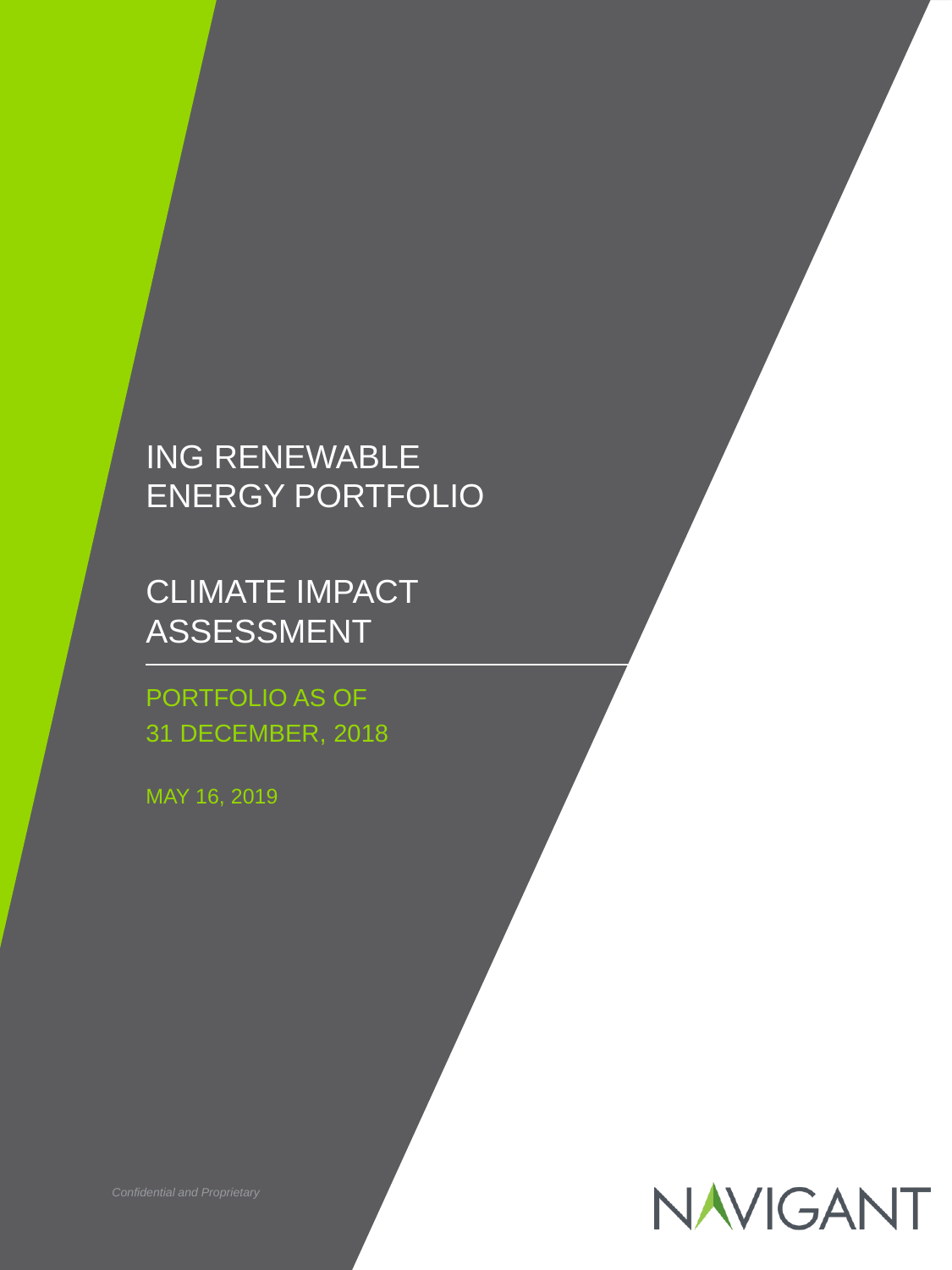# ING RENEWABLE ENERGY PORTFOLIO **CLIMATE IMPACTS – PORTFOLIO AS OF 31 DECEMBER, 2018**

## **By the Numbers Key Findings**





Number of Projects **153**



€

CO,

Annual, avoided **Emissions** (megatons  $CO<sub>2</sub>eq$ )

**4.1**

Average Avoided Emissions per Euro Invested (kg  $CO_2$ eq/ $\varepsilon$ ) **1.1**







- » The total ING Renewable Energy Portfolio was successful in creating positive climate impacts
- » The annual avoided emissions for this total portfolio was **4.1**  megatons of CO<sub>2</sub>eq, or an average **1.1 kg** CO<sub>2</sub>eq per Euro Invested

## **Avoided Emissions by Technology**



**Avoided Emissions (Bar Chart) and Avoided Emissions per Euro Invested (Secondary Axis) by Project Country**



**NAVIGANT** 

#### 2 / ©2019 NAVIGANT CONSULTING LTD. ALL RIGHTS RESERVED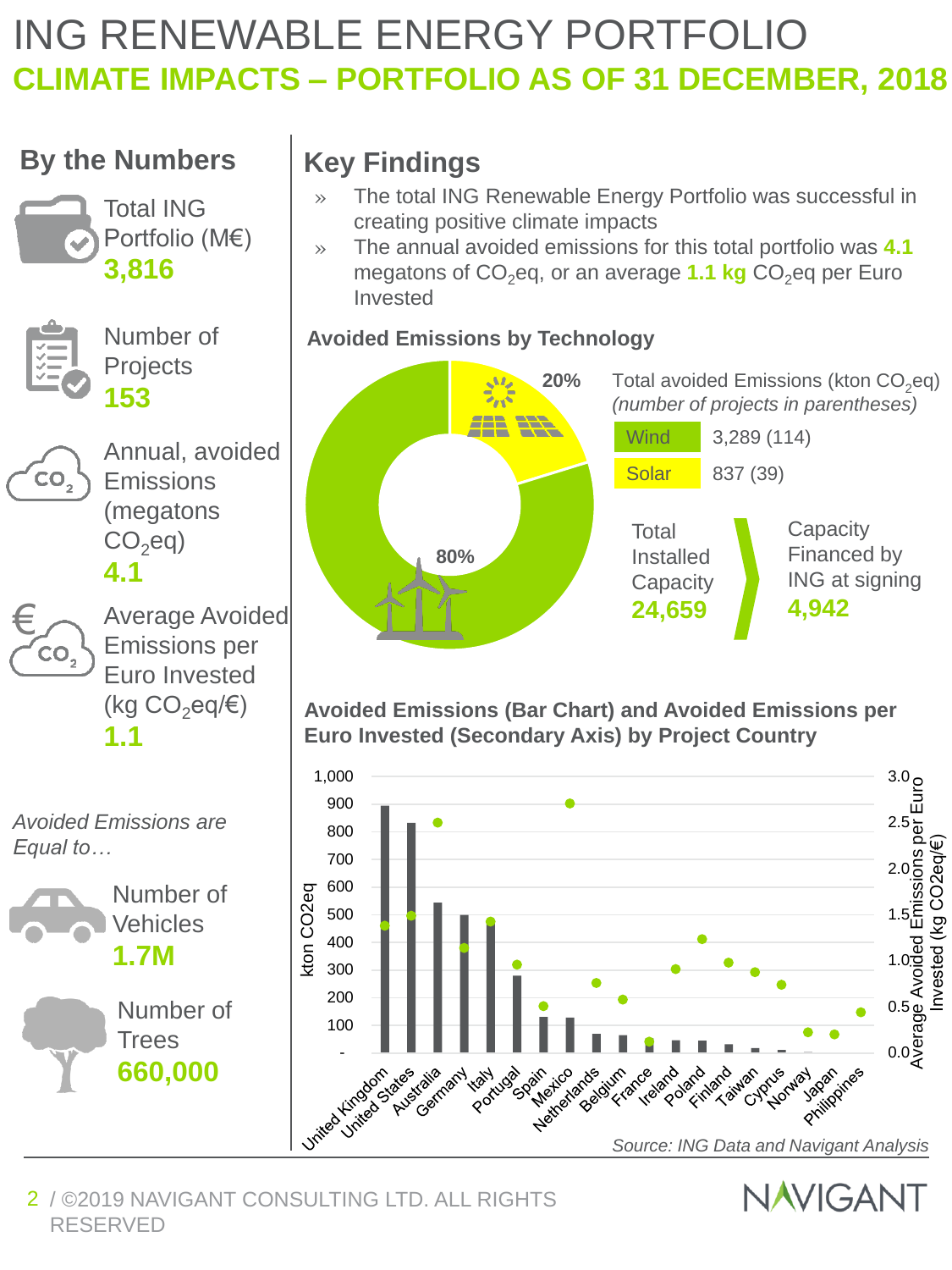# ING RENEWABLE ENERGY PORTFOLIO CLIMATE IMPACTS - METHODOLOGY

## **Introduction**

The ING Bank contributes to sustainability by financing projects that accelerate their clients' transition to a low carbon economy. By financing projects that reduce the need for carbon intensive technologies on the electricity grid, ING can contribute to a low carbon economy and help their clients' contribution as well. Such renewable energy projects diversify the grid and reduce the need for electricity generated by fossil fuel technologies (such as natural gas, coal, or oil).

Navigant was asked to calculate the positive climate impacts of ING's renewable energy portfolio. The positive climate impacts are expressed by the avoided greenhouse gas (GHG) emissions of solar and wind projects financed through ING.

## **Methodology**

The method used to calculate the avoided GHG emissions for ING's portfolio is based on Chapter 4.3 of PCAF's *Paving the way towards a harmonised Carbon Accounting Approach for the Financial Sector<sup>1</sup> and the IFI Approach to GHG Accounting for Renewable Energy Projects<sup>2</sup>.* 

Navigant measured the climate impacts from ING's renewable energy portfolio by calculating the avoided GHG emissions from projects financed through ING. The avoided GHG emissions were calculated by:

- Taking the estimated electricity production of the project, measured in P50 MWh, multiplied by a country specific emissions factor
- The country specific emissions factor is a weighted average of a *build margin* (BM) and *operating margin* (OM). The OM represents the marginal generating capacity in the existing dispatch hierarchy that will most likely be displaced by the project. The BM is the cohort of the prospective power plants whose construction and operation would be affected by the project, based on an assessment of planned and expected new generation capacity. The weighting varies by generation type. The difference is driven by the fact that wind and solar are forms of variable generation. The OM/BM split for these generation technologies is 75%/25%
- In cases where the estimated electricity production was not provided by ING, production is calculated by multiplying (1) the annual load hours of wind and solar, by (2) the project capacity (MW)
- In most cases, ING does not finance the entire project, therefore the avoided emissions are adjusted by the share for which is financed by ING. This share is calculated by taking (1) the amount outstanding on the deal and dividing by (2) the original deal size amount
- The calculations are valid based on the portfolio as of December 31<sup>st</sup>, 2018

[¹ http://documents.worldbank.org/curated/en/758831468197412195/pdf/101532-WP-P143154-PUBLIC-Box394816B-Joint-IFI-RE-](http://documents.worldbank.org/curated/en/758831468197412195/pdf/101532-WP-P143154-PUBLIC-Box394816B-Joint-IFI-RE-GHG-Accounting-Approach-clean-final-11-30.pdf)GHG-Accounting-Approach-clean-final-11-30.pdf

² [https://www.nib.int/filebank/a/1449216433/c78bcf00c64ba92b3a73673a2217be4d/5023-Joint\\_GHG\\_RE.pdf](https://www.nib.int/filebank/a/1449216433/c78bcf00c64ba92b3a73673a2217be4d/5023-Joint_GHG_RE.pdf)

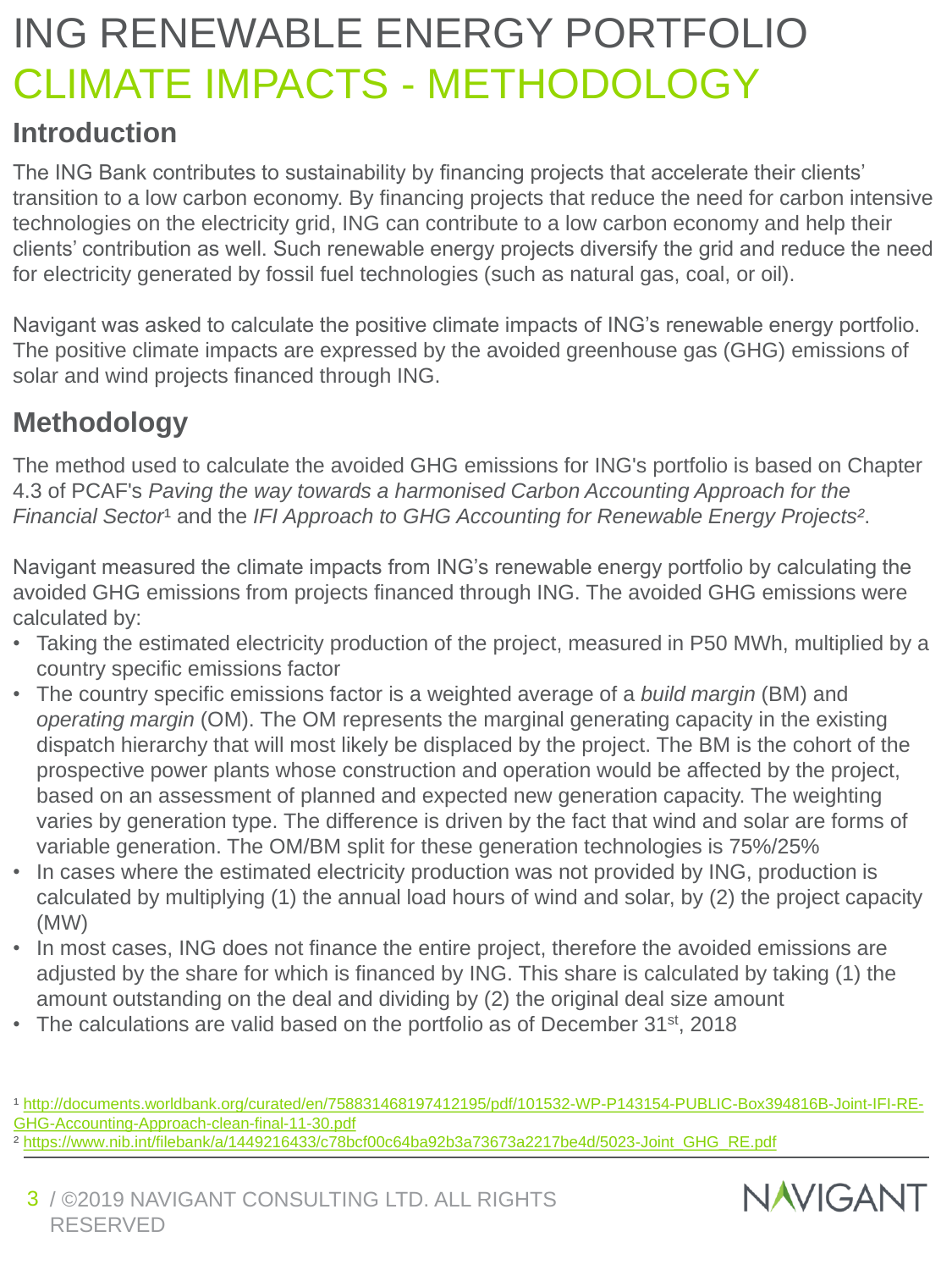## **MEMO**

**Project:** Impact assessment ING Green Buildings Loan Portfolio assessment **Subject:** CO2-emission reduction calculation **Date:** 22 May 2019 **Status:** Final

As requested by ING Real Estate Finance, CFP Green Buildings compared the CO<sub>2</sub>-emission of a specific, energy-efficient group of real estate (in this document indicated as ING Green Buildings Loan Portfolio) to that of a comparable group of real estate with an average energy-efficiency (indicated as Reference). The objective of this analysis is also to demonstrate that the selected buildings belonged to the top 15% of most sustainable buildings in The Netherlands. In this document the results are shown.

#### **Energy label comparison**

Figure 1 shows the distribution of the energy labels of ING Green Buildings Loan Portfolio and the Reference group. In the ING Green Buildings Loan Portfolio, 89% of the objects have a definitive energy label. The other 11% has a calculated energy label, based on the construction year. All objects in the ING Green Buildings Loan Portfolio have an energy label A. The top 10% of the Reference has an energy label A. Therefore buildings in the ING Green Buildings Loan Portfolio belong to the top 10% most energy efficient buildings of the Dutch real estate market.



*Figure 1: Distribution of energy labels ING Green Buildings Loan Portfolio and Reference*

Commercial buildings in this portfolio all have an energy label A. From these buildings, 84% has an Energy Index between 0 and 0,99. Therefore 94,5% of the total portfolio is compliant with the CBI criteria for commercial and residential buildings.

| <b>Energy Index</b> | #   | %    |
|---------------------|-----|------|
| $0,99 - 1,05$       | 125 | 16%  |
| $0.89 - 0.98$       | 158 | 20%  |
| $0,69 - 0,88$       | 253 | 33%  |
| $0.39 - 0.68$       | 241 | 30%  |
| $0,00 - 0,38$       | 22  | 3%   |
| <b>Total</b>        | 799 | 100% |

*Table 1: Energy Index breakdown commercial buildings*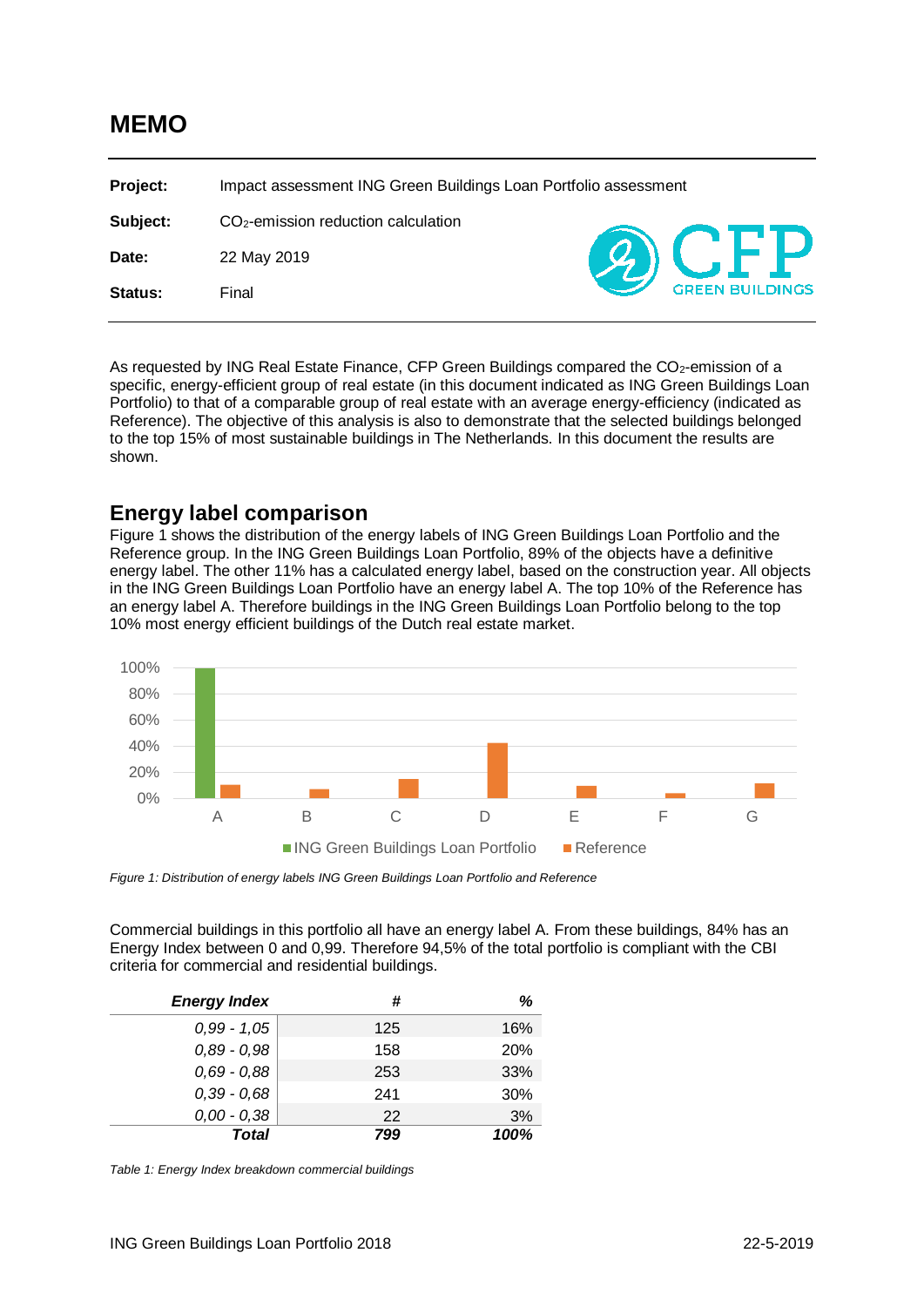## **Methodology**

Within this study the CO<sub>2</sub>-emission of 2.268 objects, as selected by ING, was determined using the calculated real energy consumption of these objects. The energy usage is based on the algorithms and benchmarks from the expert system of CFP Green Buildings. This is the largest building database in The Netherlands with actual data on energy consumption and building characteristics. These algorithms and benchmarks are the same as those used in the online tool [www.ingrefduurzaam.nl.](http://www.ingrefduurzaam.nl/) In this study, the calculated real energy consumption of Dutch real estate (the Reference) was determined using the same methodology for an analysis of all ING Real Estate Finance objects derived from the online tool. The CO<sub>2</sub>-emissions were calculated with the Dutch market standard conversion factors, derived from the Green Deal CO2-Emissionfactors.

#### *CO2-emission - natural gas*

The  $CO_2$ -emission of Dutch natural gas is 1,890 kg/m3.<sup>1</sup>

#### *CO2-emission - electricity*

Values for carbon intensity, in kg per produced kWh of electricity, vary depending on assumptions made in the calculation method. In this assessment, an emission of  $0.413$  kg/kWh was used.<sup>2</sup>

#### **Group composition**

The group composition of the 2.268 objects is shown in table 2. Residential buildings account for 63% of the portfolio (1.439 from 2.268). Industrial buildings have the largest footprint with 31% of total square meters. More than half of the portfolio (55%) are new buildings<sup>3</sup>, 45% is refurbished to obtain an energy label A.

|                      | #     | m <sup>2</sup> | <b>Refurbished</b> | <b>New</b> |
|----------------------|-------|----------------|--------------------|------------|
| <b>Industry</b>      | 122   | 392.319        | 62%                | 38%        |
| Office               | 139   | 253.575        | 81%                | 19%        |
| Retail               | 481   | 338.437        | 83%                | 17%        |
| Residential building | 1.439 | 203.413        | 27%                | 73%        |
| Other                | 87    | 77.617         | 68%                | 32%        |
| Total                | 2.268 | 1.265.361      | 45%                | 55%        |

*Table 2: Group composition ING Green Buildings Loan Portfolio*

#### **Energy consumption**

Table 3 shows the calculated real energy consumption of the ING Green Buildings Loan Portfolio. Calculated real energy consumption for electricity is 87 million kWh each year and 7.4 million  $m<sup>3</sup>$ natural gas each year.

|                 | <b>Electricity</b><br>consumption (kWh) | <b>Natural gas</b><br>consumption $(m^3)$ |
|-----------------|-----------------------------------------|-------------------------------------------|
| <b>Industry</b> | 15.463.544                              | 902.040                                   |
| <b>Office</b>   | 19.925.022                              | 2.294.805                                 |
| Retail          | 45.736.046                              | 1.909.222                                 |
| Residential     |                                         |                                           |
| building        | 2.718.343                               | 1.534.345                                 |
| Other           | 2.858.321                               | 775.804                                   |
| <b>Total</b>    | 86.701.277                              | 7.416.216                                 |

*Table 3: Calculated energy consumption ING Green Buildings Loan Portfolio*

<sup>-</sup><sup>1</sup> Source[: https://www.co2emissiefactoren.nl](https://www.co2emissiefactoren.nl/) with WTW emission for natural gas in kg/CO<sub>2</sub> per m<sup>3</sup>

<sup>&</sup>lt;sup>2</sup> Source: [https://www.co2emissiefactoren.nl](https://www.co2emissiefactoren.nl/) with WTW emission for electricity (unknown) in kg/CO<sub>2</sub> per kWh

<sup>&</sup>lt;sup>3</sup> New buildings are defined as constructed in 2006 or later.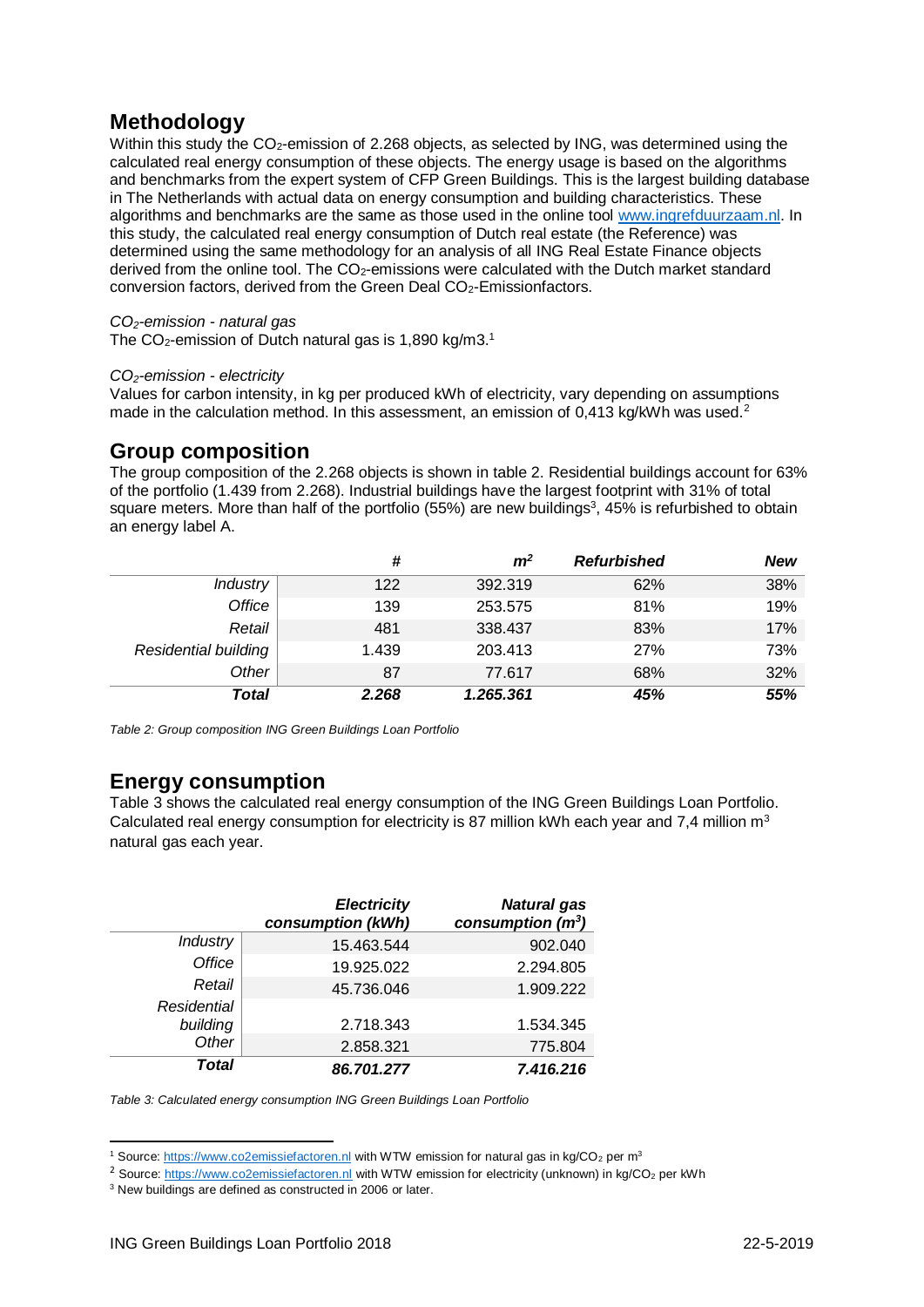## **CO2-emission**

Table 4 shows the CO<sub>2</sub>-emisions of both groups, based on calculated real energy consumption. The total CO<sub>2</sub>-emission of the ING Green Buildings Loan Portfolio is 49.524 ton CO<sub>2</sub> per year. The Reference  $CO<sub>2</sub>$ -emission is 65.422 ton  $CO<sub>2</sub>$  per year.

|                 | $CO2$ -emission<br><b>ING Green Buildings</b><br><b>Loan Portfolio</b><br>(ton $CO2$ ) | $CO2$ -emission<br><b>Reference</b><br>(ton CO $_2$ ) | $CO2$ -emission<br><b>Reduction</b><br>(ton $CO2$ ) |
|-----------------|----------------------------------------------------------------------------------------|-------------------------------------------------------|-----------------------------------------------------|
| <b>Industry</b> | 8.121                                                                                  | 11.511                                                | $-3.390$                                            |
| Office          | 12.981                                                                                 | 15.508                                                | $-2.526$                                            |
| Retail          | 21.909                                                                                 | 25.318                                                | $-3.409$                                            |
| Residential     |                                                                                        |                                                       |                                                     |
| building        | 4.034                                                                                  | 9.042                                                 | $-5.008$                                            |
| Other           | 2.479                                                                                  | 4.044                                                 | $-1.565$                                            |
| Total           | 49.524                                                                                 | 65.422                                                | -15.898                                             |

*Table 4: CO2-emission ING Green Buildings Loan Portfolio compared to Reference*

Nearly half of the portfolio consists of refurbished buildings. Another way of calculating reduced CO<sub>2</sub>emissions can be done by comparing the current emissions with the original built quality emissions. Table 5 shows an overview of the calculated CO<sub>2</sub>-emissions reduction for the refurbished buildings, compared to the theoretical original built quality based on the expected Energy Index. The total CO<sub>2</sub>emissions of the ING Green Buildings Loan Portfolio for refurbished buildings is 32.102 ton CO<sub>2</sub> per year. The original built quality  $CO<sub>2</sub>$ -emission is 49.610 ton  $CO<sub>2</sub>$  per year.

|                 | $CO2$ -emission<br><b>ING Green Buildings</b><br><b>Loan Portfolio</b><br><b>Refurbished</b><br>(ton $CO2$ ) | $CO2$ -emission<br>according to building<br>code (ton $CO2$ ) | $CO2$ -emission<br><b>Reduction</b><br>(ton $CO2$ ) |
|-----------------|--------------------------------------------------------------------------------------------------------------|---------------------------------------------------------------|-----------------------------------------------------|
| <b>Industry</b> | 4.511                                                                                                        | 8.167                                                         | $-3.656$                                            |
| Office          | 9.014                                                                                                        | 12.849                                                        | $-3.835$                                            |
| Retail          | 15.759                                                                                                       | 22.201                                                        | $-6.442$                                            |
| Residential     |                                                                                                              |                                                               |                                                     |
| building        | 1.497                                                                                                        | 3.359                                                         | -1.862                                              |
| Other           | 1.322                                                                                                        | 3.035                                                         | $-1.714$                                            |
| Total           | 32.102                                                                                                       | 49.610                                                        | -17.508                                             |

*Table 5: CO2-emission ING Green Buildings Loan Portfolio Refurbished compared to original built quality*